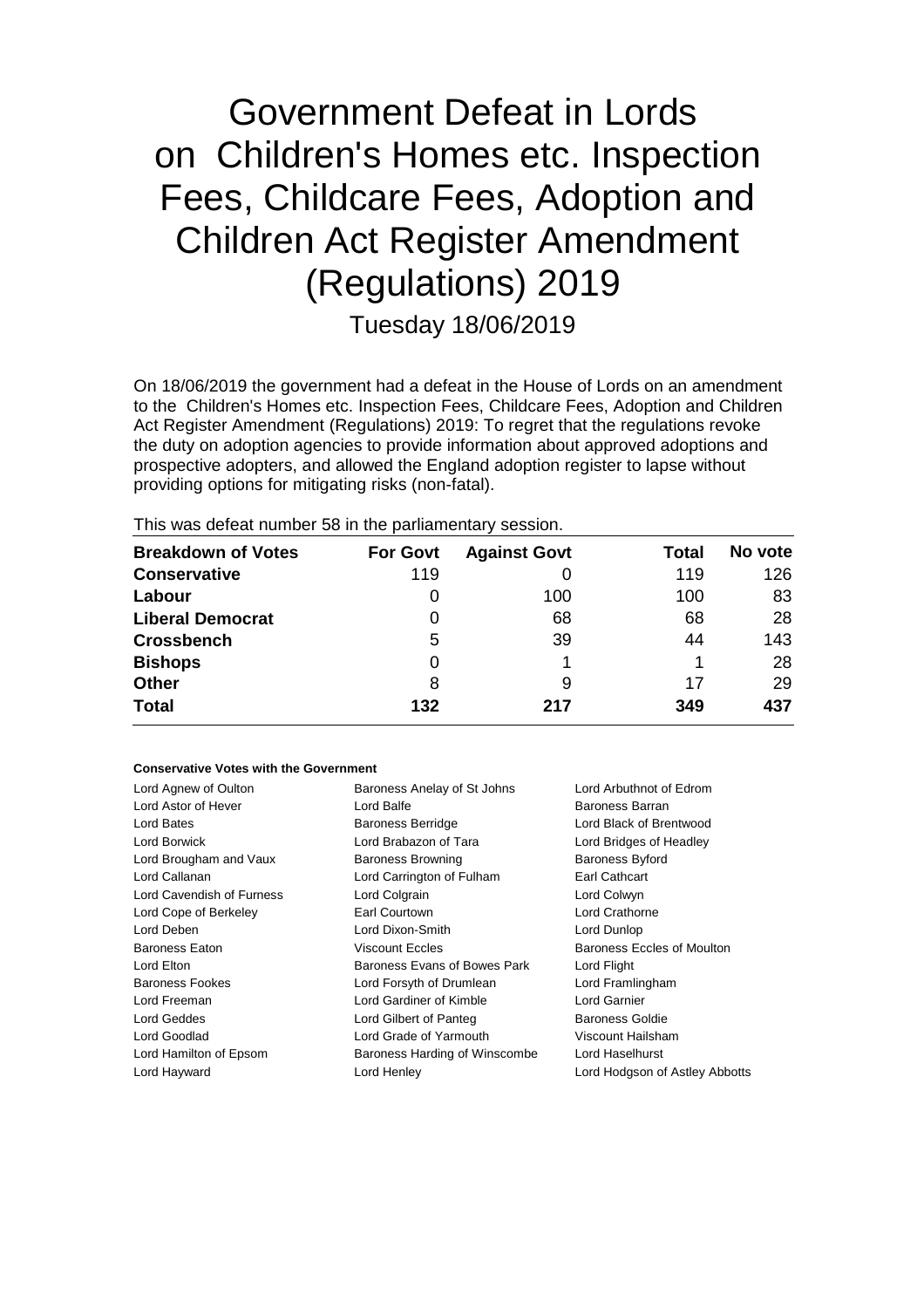Lord Holmes of Richmond Earl Home Earl Home Baroness Hooper Lord Horam Lord Howard of Rising Earl Howe Lord Howell of Guildford Lord Hunt of Wirral Lord James of Blackheath Baroness Jenkin of Kennington Lord Jopling Communication Lord Keen of Elie Lord King of Bridgwater Lord Kirkhope of Harrogate Lord Lamont of Lerwick Lord Lang of Monkton **Lord Lilley** Lord Lilley **Lord Lingfield** Lord Lupton Lord Mackay of Clashfern Lord Mancroft Baroness Manzoor Lord Marland Lord Marlesford Lord Maude of Horsham **Lord McInnes of Kilwinning** Baroness Meyer Baroness Morris of Bolton **Lord Moynihan** Baroness Newlove Baroness Nicholson of Winterbourne Lord Norton of Louth Lord O'Shaughnessy Lord Patten of Barnes Lord Polak Lord Randall of Uxbridge Baroness Rawlings **Baroness Redfern Baroness Redfern Lord Ribeiro** Lord Risby **Lord Robathan** Baroness Rock Baroness Scott of Bybrook Baroness Seccombe Lord Selkirk of Douglas Lord Sheikh Lord Sherbourne of Didsbury Lord Shinkwin Baroness Stedman-Scott **Lord Strathclyde** Baroness Sugg Lord Swinfen Lord Taylor of Holbeach Lord Trimble Lord Tugendhat **Viscount Ullswater Baroness Verma** Lord Wakeham Baroness Warsi Lord Wei Duke of Wellington Baroness Wheatcroft Baroness Wilcox Lord Willetts **Baroness Williams of Trafford** Baroness Wyld Lord Young of Cookham Viscount Younger of Leckie

**Conservative Votes against the Government**

#### **Labour Votes with the Government**

## **Labour Votes against the Government**

Baroness Adams of Craigielea Lord Adonis Lord Allen of Kensington Lord Anderson of Swansea **Baroness Armstrong of Hill Top** Lord Bassam of Brighton Lord Beecham **Lord Blunkett** Lord Bradley Lord Brooke of Alverthorpe **Lord Brookman** Baroness Bryan of Partick Lord Campbell-Savours Baroness Chakrabarti Viscount Chandos Lord Christopher Lord Clark of Windermere Lord Clarke of Hampstead Lord Collins of Highbury Baroness Corston Baroness Crawley Lord Cunningham of Felling Lord Darling of Roulanish Lord Davies of Oldham Baroness Donaghy Lord Faulkner of Worcester Lord Foulkes of Cumnock Baroness Gale **Lord Gordon of Strathblane** Baroness Goudie Lord Grantchester Lord Grocott Viscount Hanworth Lord Harris of Haringey **Lord Haskel Baroness Hayter of Kentish Town** Baroness Healy of Primrose Hill Baroness Henig Contract Hollick Lord Howarth of Newport Lord Hoyle Lord Hughes of Woodside Lord Hunt of Chesterton Baroness Jay of Paddington Baroness Jones of Whitchurch Lord Jones Lord Jordan Lord Judd Lord Kennedy of Southwark Baroness Kingsmill Baroness Lawrence of Clarendon Lord Layard Lord Lea of Crondall Lord Lennie Baroness Liddell of Coatdyke Baroness Lister of Burtersett Lord MacKenzie of Culkein Baroness Massey of Darwen Lord Maxton Lord McAvoy Lord McConnell of Glenscorrodale Baroness McDonagh Baroness Mc Baroness McIntosh of Hudnall Lord McKenzie of Luton Lord Morris of Handsworth Lord Morris of Aberavon Lord Murphy of Torfaen Lord O'Neill of Clackmannan Baroness Osamor Lord Pendry Baroness Pitkeathley Lord Ponsonby of Shulbrede Baroness Primarolo **Baroness Prosser** Baroness Quin Baroness Rebuck Lord Reid of Cardowan Lord Rooker Lord Rosser **Baroness Sherlock** Viscount Simon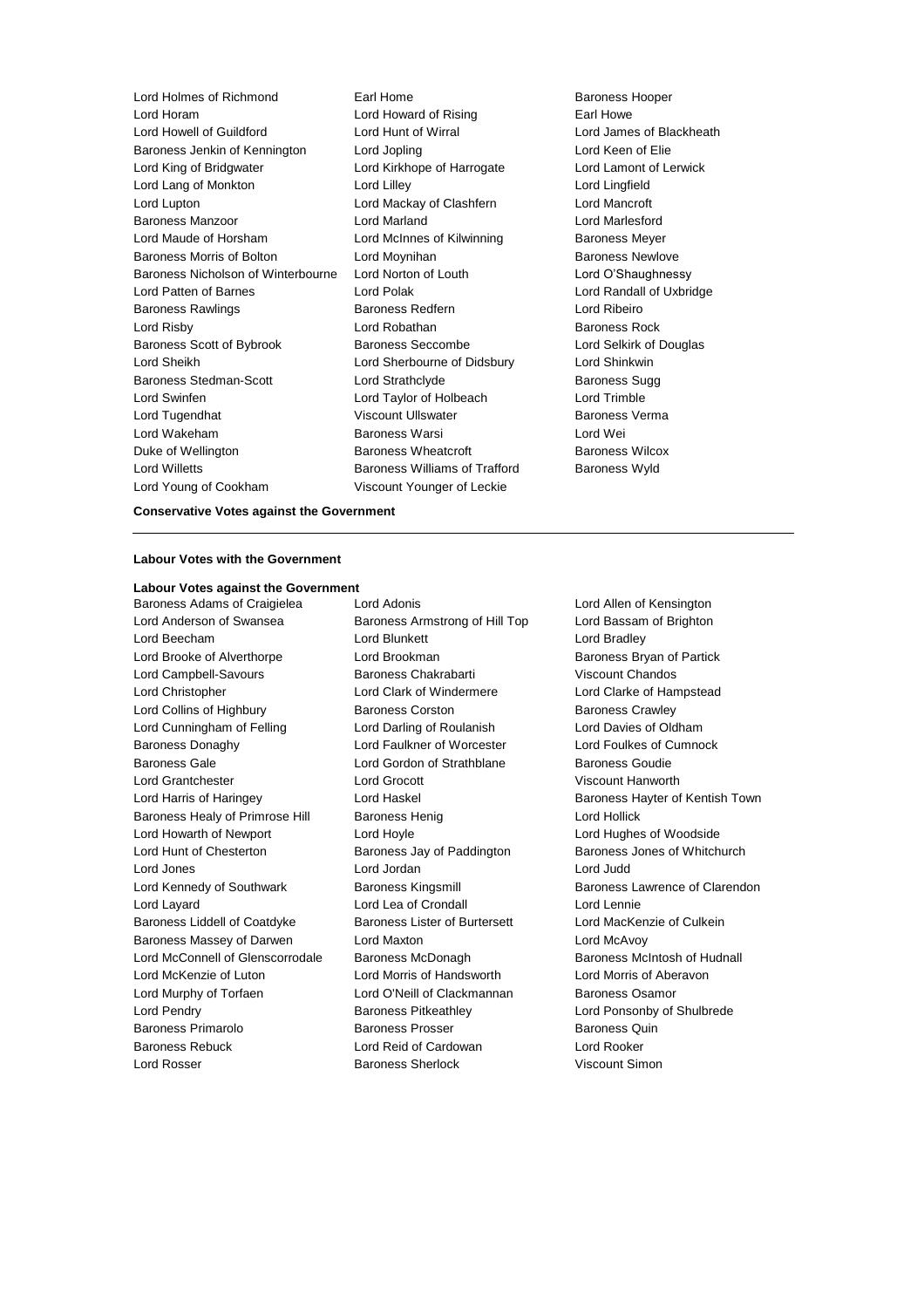Baroness Smith of Gilmorehill Lord Smith of Leigh Baroness Smith of Basildon<br>
Lord Stevenson of Balmacara Lord Stone of Blackheath Lord Snape **Lord Stevenson of Balmacara** Baroness Symons of Vernham Dean Baroness Taylor of Bolton Baroness Thornton Lord Tomlinson Lord Touhig Lord Tunnicliffe Lord Watson of Invergowrie **Lord Watts Baroness Wheeler** Baroness Wheeler Baroness Whitaker Lord Wills Lord Wood of Anfield Baroness Young of Old Scone

### **Liberal Democrat Votes with the Government**

#### **Liberal Democrat Votes against the Government**

Lord Beith Baroness Benjamin Baroness Bonham-Carter of Yarnbury Baroness Brinton Lord Bruce of Bennachie Baroness Burt of Solihull Lord Campbell of Pittenweem Lord Chidgey Lord Clement-Jones Lord Cotter **Lord Dholakia** Baroness Doocey Baroness Featherstone Lord Foster of Bath Baroness Garden of Frognal Lord German Lord Goddard of Stockport Lord Greaves Baroness Grender Baroness Hamwee Baroness Harris of Richmond Baroness Humphreys Lord Hussain Baroness Hussein-Ece Baroness Janke Lord Jones of Cheltenham Lord Kirkwood of Kirkhope Baroness Kramer Lord Lee of Trafford Baroness Ludford Lord Marks of Henley-on-Thames Lord McNally Lord Newby Baroness Northover Lord Oates Lord Paddick Lord Palmer of Childs Hill Baroness Pinnock Lord Purvis of Tweed Lord Redesdale Lord Rennard Lord Roberts of Llandudno Baroness Scott of Needham Market Lord Scriven Lord Sharkey Lord Sharkey Baroness Sheehan Lord Shipley Lord Shutt of Greetland Baroness Smith of Newnham Lord Steel of Aikwood Lord Stoneham of Droxford Lord Storey Lord Stunell Baroness Suttie Lord Teverson **Lord Thomas of Gresford** Baroness Thomas of Winchester Baroness Thornhill Viscount Thurso Lord Tope Baroness Tyler of Enfield **Lord Tyler** Lord Tyler Lord Wallace of Saltaire Lord Wallace of Tankerness **Baroness Walmsley** 

Lord Addington **Baroness Bakewell of Hardington** Mandeville

Baroness Barker

## **Crossbench Votes with the Government**

Lord Loomba Lord Patel

Lord Craig of Radley **Lord Eames** 

## **Crossbench Votes against the Government**

Baroness Brown of Cambridge Baroness Bull Baroness Bull Lord Cameron of Dillington Lord Carlile of Berriew **Lord Chartres Earl Clancarty** Viscount Colville of Culross Earl Cork and Orrery Viscount Craigavon Baroness D'Souza **March 2008** Lord Dykes **Communist Communist Communist Communist Communist Communist Communist Communist Communist Communist Communist Communist Communist Communist Communist Communist Communist Communist** Baroness Finlay of Llandaff Lord Freyberg Contains a Lord Greenway Lord Hastings of Scarisbrick Baroness Hayman Baroness Hollins Baroness Howe of Idlicote Lord Hylton Lord Kerr of Kinlochard Baroness Kidron **Lord Low of Dalston** Lord Luce Earl Lytton **Lord Mawson** Correspondent Lord Mawson **Baroness Meacher** Baroness O'Neill of Bengarve Lord Palmer North Communication Communication Communication Communication Communication Communication Communication Communication Communication Communication Communication Communication Communi Lord St John of Bletso Lord Trevethin and Oaksey Lord Vaux of Harrowden Baroness Watkins of Tavistock Viscount Waverley Baroness Young of Hornsey

Lord Alton of Liverpool **Lord Bichard Lord Bichard** Baroness Boothroyd

**Bishop Votes with the Government**